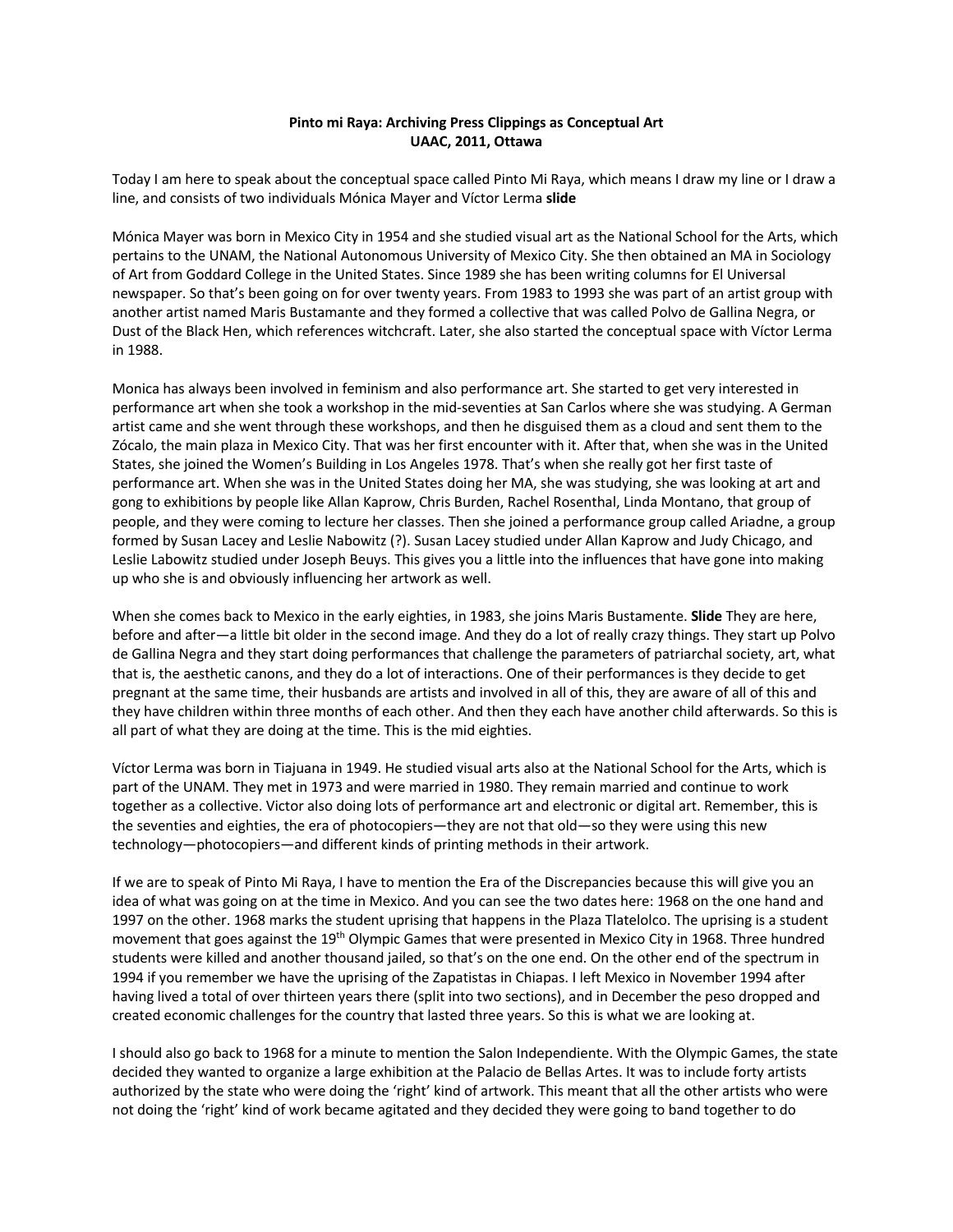something in response to the Salón Solar, as the official exhibition was called. They were going to do their own Salón Independiente, or Independent Salon. And they started this in 1968 and they do it for three years in a row. In 1968 it took place a library called Isidro Favela and the following two years it happens at the UNAM, the National Autonomous University of Mexico. I can't mention all of this without mentioning Helen Escobedo—she was the director of the museum at the UNAM. She was the one who saw what was going on with the Salón Independiente and she is the one who insists the artists exhibit at the UNAM, and they do this for the next two years. Helen Escobedo is an artist herself. We'll come back to her in a moment.

After the Salón Independientes, the No Grupos or Non Groups develop, which are a series of artist collectives that emerge. I can't speak about each one individually nor even mention all the names of those involved in the collective, but I will show some images. We have Tepito Arte Acá, who were eager to return to muralism. We have the Mira Grupo, which was interested in politics and information. And we've got the Proceso Pentágono, one of the founders of whom was Felipe Ehrenberg. These were the instigators of conceptual art in Mexico. **Slide of felipe** The Grupo Suma was interested in intervening in the street using stencils. And then of course there is the El Peyote y Compañía. This collective was interested in pop culture and traditions, and merging them with contemporary art. The Marzo Group was interested in image and word and the intersection between them.

And then we've got the No Grupo. **Slide of maris** There's Maris Bustamante in the middle. The No Grupo runs from 1977 to 1983 and in this latter year Maris gets together with Mónica Mayer and starts the Polvo de Gallina Negra. **Slide** So there is Maris there as well as a couple of other individuals I have had the pleasure of knowing as well. They had a large exhibition in 2010 at the Museo de Arte Moderno. They were going against official culture, looking to use pop culture to de-stabilize the art status quo.

Helen Escobedo leaves the MUCA (Museo Universitario de Ciencias y Arte) to become director of the Museo de Arte Moderno from 1981 to 1983. Prior to her arrival, in 1977, sculptor Sebastián organizes an exhibition at the Museo called the Salón 77 in which Mónica and Víctor participate. **Slide** This is one of Mónica's pieces called Tendedero (Clothes Line). Keep in mind that Mónica is 23 years old when she participates and Víctor is 29 or 30. Víctor's work focuses on urban contexts and deals with where he's living in Mexico City, called the Cero Chihuihuite (Chihuihuite Hill) so his themes are around urban development. This is the seventies.

And then we get to the eighties, which is a time of applying what artists learned in the seventies. This gentleman, Juan Acha, is a Peruvian sociologist who taught at the art school where both Móncia and Víctor studied. I did my MFA at that same school and was lucky enough to study under Juan Acha as well. He coined the term No Objetualismos, which means non object art. He was the main instigator of that idea in Latin America.

Back to the eighties. Helen Escobedo is now at the Museo de arte modern between 1981 and 83, and Hervé Fischer—a French sociologist and curator—who now lives in Canada, writes her and suggests they work on an interesting project for the Museum called the Calle  $\cdots$ ?, which means where does the street begin or end. They decide to open up the museum and let everyone from the street go in and have their own artistic proposal going on. Hervé calls up a friend name Mario Rangel Faz, who happens to be an ex-member of the Grupo Suma mentioned above, and asks him to get involved. Mario agrees and in turn calls a few artists and forms a new group, the last one of the era, called Sincerely, The Management. Mario was a colleague of mine at the art school where I taught, and in fact I have had the great pleasure of working with many of them over the years. They do all of these actions in front of the Museo de arte modern, there is general chaos and everyone from the street takes over the museum and Helen Escobedo is fired. This was 1983.

Helen Escobedo was the one who opened up institutions in Mexico to conceptual art, beginning at the MUCA and moving to the MAM. **slide** The museum hires a new director and he organizes, in particular, a group exhibition in 1988 that includes the work of Rolando de las Rosas. Rolando exhibited a painting of the Virgin of Guadalupe with the face of Marilyn Monroe, which provoked outrage. The museum was taken over by believers and shut down, and the event organizer Jorge Alberto Manrique was fired as well. Not only that, this launched a manifestation where everyone got thousands of people, organized a manifestation and they walked to the Basilica of the Virgin